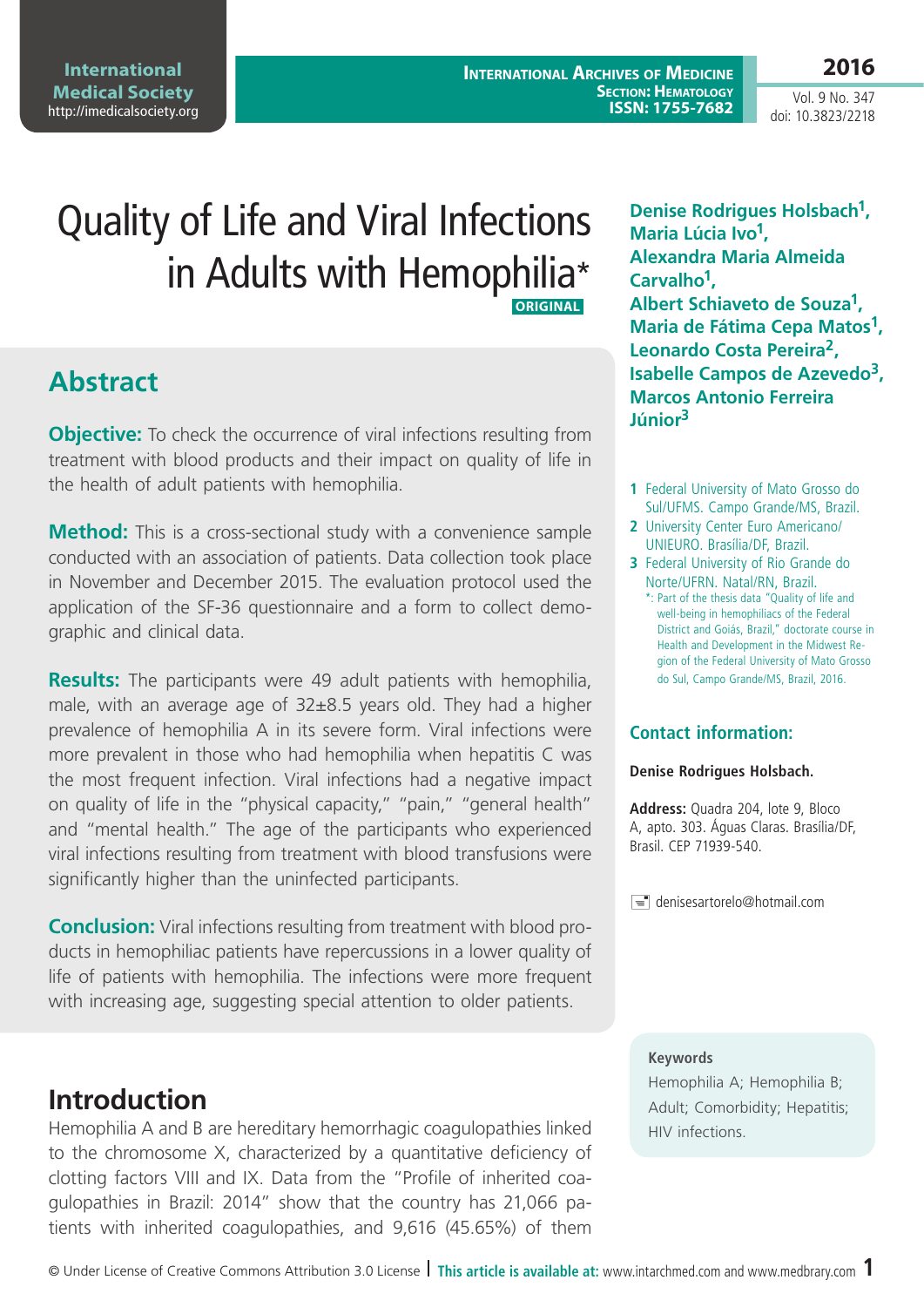**2016**

Vol. 9 No. 347 doi: 10.3823/2218

are hemophilia A, 1,881 (8.93%) are hemophilia B and 9569 (45.42%) are other coagulopathies and bleeding disorders [1, 2].

Treatment for hemophilia until the 40s consisted of rest, use of compression bandages, immobilization, and ice as palliative care in the hemarthroses [3]. From the 50s, the use of fresh or frozen plasma infusion has started as a source of factor VIII, with difficulty to obtain adequate plasma levels without risk of circulatory overload in hospitals [4].

In 1964, Judith Pool created the cryoprecipitate from a fraction of the plasma removed containing large amounts of factor VIII. The product could be administered to the patient and reduce mortality rates as well as school and work absenteeism at the time [5].

The introduction to prophylactic treatment during the 70s proved its effectiveness as a treatment on demand. However, patients who were frequent using plasma transfusions or their derivatives were infected by viruses such as HIV and hepatitis C during the 80s and 90s [6, 7]. However, from 1993 the donor would undergo a screening when identifying items such as infectious diseases to be a donor [8].

In the early 90s, the scientific community started researching on DNA technologies to provide treatment with recombinant factor VIII and IX and the development of viral inactivation methods in blood products [6].

The replacement of factors VIII and IX of coagulation synthesized by recombinant technology do not give the risk of infection by the hepatitis B and C or HIV viruses [1]. With this technology, there was a safer therapy, and the possibilities for prevention and treatment of the consequences of hemophilia were increased.

Hemophilia can interfere with the individual´s life due to its complexity, effects and associated comorbidities. Due to the chronic nature of the disease, it can lead to physical and/or psychological changes of the patients. When considering the aspects mentioned, the investigation of the quality of life (QOL) in the perception of the individual with hemophilia is necessary. The quality of life is understood as the patients´ perception of their well-being in several areas, including the physical, emotional, mental, social and behavioral [10].

In this context, this study aimed to check the occurrence of viral infections resulting from treatment with blood products and their impact on quality of life related to the health of adult patients with hemophilia.

## **Method**

This is a cross-sectional study with a quantitative approach, conducted with patients with a hemophilia diagnosis, linked to the Association of volunteers, researchers, and patients with coagulopathy (AJU-DE-C) located in Brasília/DF, the capital of Brazil.

The sampling was by convenience for the eligibility criteria and methods of selection of participants. The population consisted of all members of the studied patients association. The final sample included 49 hemophilia patients, male, 18 years old who agreed to participate voluntarily and signed the Informed Consent Form (TCLE). Those with cognitive impairment and those not present in the Association during data collection were not included.

Data collection took place between November and December 2015, with meetings and events on dates previously reported by the Association. An individual invitation was made to patients with the approach of the research objectives and after the volunteers accepted to participate the TCLE was presented for its consideration and signature. After including the subjects, the instruments adopted to collect data of the study were administered in an individual and reserved way.

This study had two instruments for data collection; the first instrument was the "Medical Outcomes Study 36 - Item Short-Form Health Survey" (SF - 36) and the second instrument was an Evaluation Form.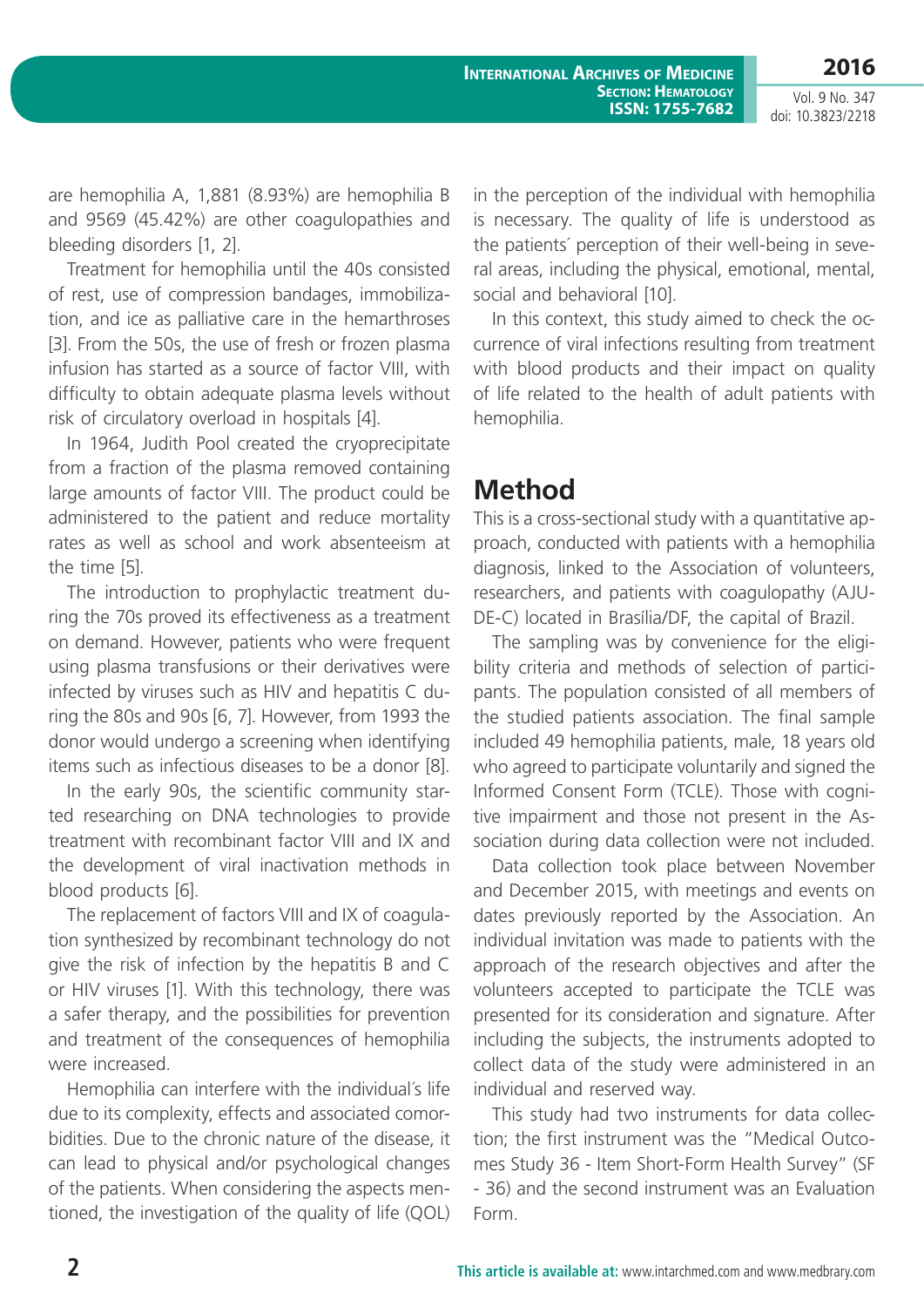Vol. 9 No. 347 doi: 10.3823/2218

The instrument "Medical Outcomes Study 36 - Item Short-Form Health Survey" (SF-36) is a generic questionnaire to assess the quality of life. It was translated into Portuguese (Brazilian version) and validated to use it in Brazilian Portuguese. [11]

The Evaluation Form was developed specifically for this study, and it has items to design the sociodemographic characteristics such as age, race/skin color, educational level and marital status, as well as items for the clinical characterization with topics on the type of hemophilia, its clinical severity and viral infections resulting from the treatment.

The descriptive results statistically analyzed were presented as average and standard deviations, categorical results for absolute frequency and/or relative measurements. The comparison between the types of hemophilia and the variables "clinical severity," "viral infection by the use of blood products" and "type of viral infection" was performed by the chisquare test.

The comparison between hemophiliacs who had viral infections from treatment with blood products and those that did not about the scores in each domain of the SF-36 and relation to age of the patients was performed using the Mann-Whitney test. Statistical analysis was performed using SPSS, version 22.0. The study adopted 5% significance level.

The research study protocol was previously approved in its ethical, and methodological aspects by the Ethics Committee in Research with Human Beings of the Federal University of Mato Grosso do Sul (UFMS), in the opinion N° 1,300,316 and CAAE Nº 46914215.6.0000.0021.

## **Results**

The study participants were 49 adult hemophilia patients and male. The average age and the standard deviation was 32±8.61 years old, respectively. The most prevalent age group was between 20 to 29 years old (46.9%). There was a higher prevalence of brown ethnicity hemophiliacs (49%) and single marital status (61.2%) **(Table 1)**.

**Table 1.** Socio-demographic characteristics of the sample of patients with hemophilia. Brasília/DF, 2016 (n=49.

| <b>Variable</b>       | n  | $\%$ | Average±SD*   |  |  |  |
|-----------------------|----|------|---------------|--|--|--|
| Age (years old        |    |      |               |  |  |  |
| $70 - 79$             | 23 | 46.9 | $32.3 + 8.61$ |  |  |  |
| $30 - 39$             | 17 | 34.7 |               |  |  |  |
| $40 - 49$             | 06 | 12.2 |               |  |  |  |
| 50-59                 | 03 | 6.1  |               |  |  |  |
| Ethnicity             |    |      |               |  |  |  |
| <b>Brown</b>          | 24 | 49.0 |               |  |  |  |
| White                 | 19 | 38.8 |               |  |  |  |
| <b>Black</b>          | 06 | 12.2 |               |  |  |  |
| <b>Marital Status</b> |    |      |               |  |  |  |
| Single                | 30 | 61.2 |               |  |  |  |
| Married               | 19 | 38.8 |               |  |  |  |
| *: Standard deviation |    |      |               |  |  |  |

**Table 2** shows the results for the association between the type of hemophilia and the variables "clinical severity," "presence of viral infections by blood transfusion" and "type of viral infection." There was

**Table 2.** Clinical severity and viral infection by the use of blood products of hemophilia patients. Brasília/DF, 2016 (n=49).

| <b>Variable</b>                                        | Hemophilia A    |               | <b>Hemophilia B</b> |               | P <sup>1</sup> |  |  |
|--------------------------------------------------------|-----------------|---------------|---------------------|---------------|----------------|--|--|
|                                                        | $\overline{n}$  | $\frac{1}{2}$ | $\overline{n}$      | $\frac{0}{0}$ |                |  |  |
| Clinical severity                                      |                 |               |                     |               |                |  |  |
| Mild                                                   | 01(             | 2.6)          | 01(                 | 9.1)          |                |  |  |
| Moderate                                               | 06(             | 15.4)         | 03(                 | 36.4)         | 0.286          |  |  |
| Severe                                                 | 32(             | 82.1)         | 06(                 | 54.5)         |                |  |  |
| Viral infection by the use of blood products           |                 |               |                     |               |                |  |  |
| Yes                                                    | 23(             | 59.0          | 04(                 | $40.0$ )      | 0.282          |  |  |
| <b>No</b>                                              | 16(             | $41.0$ )      | 06(                 | 60.0          |                |  |  |
| Type of viral<br>infection                             | $(N=23)$        |               | $(N=4)$             |               |                |  |  |
| HIV <sup>2</sup>                                       | 01(             | 4.3)          | 00(                 | (0.0)         |                |  |  |
| VHC <sup>3</sup>                                       | 18 <sup>7</sup> | 78.3)         | 04(                 | $100.0$ )     |                |  |  |
| VHC e HIV                                              | 02(             | 8.7)          | 00(                 | (0.0)         | 0.738          |  |  |
| VHC e<br>VHB <sup>4</sup>                              | 02(             | 8.7)          | 00(                 | (0.0)         |                |  |  |
| $1.$ Chi-square test $2.$ Human immunodeficiency virus |                 |               |                     |               |                |  |  |

<sup>1</sup>: Chi-square test, <sup>2</sup>: Human immunodeficiency virus,  $3$ : Hepatitis C Virus,  $4$ : Hepatitis B Virus.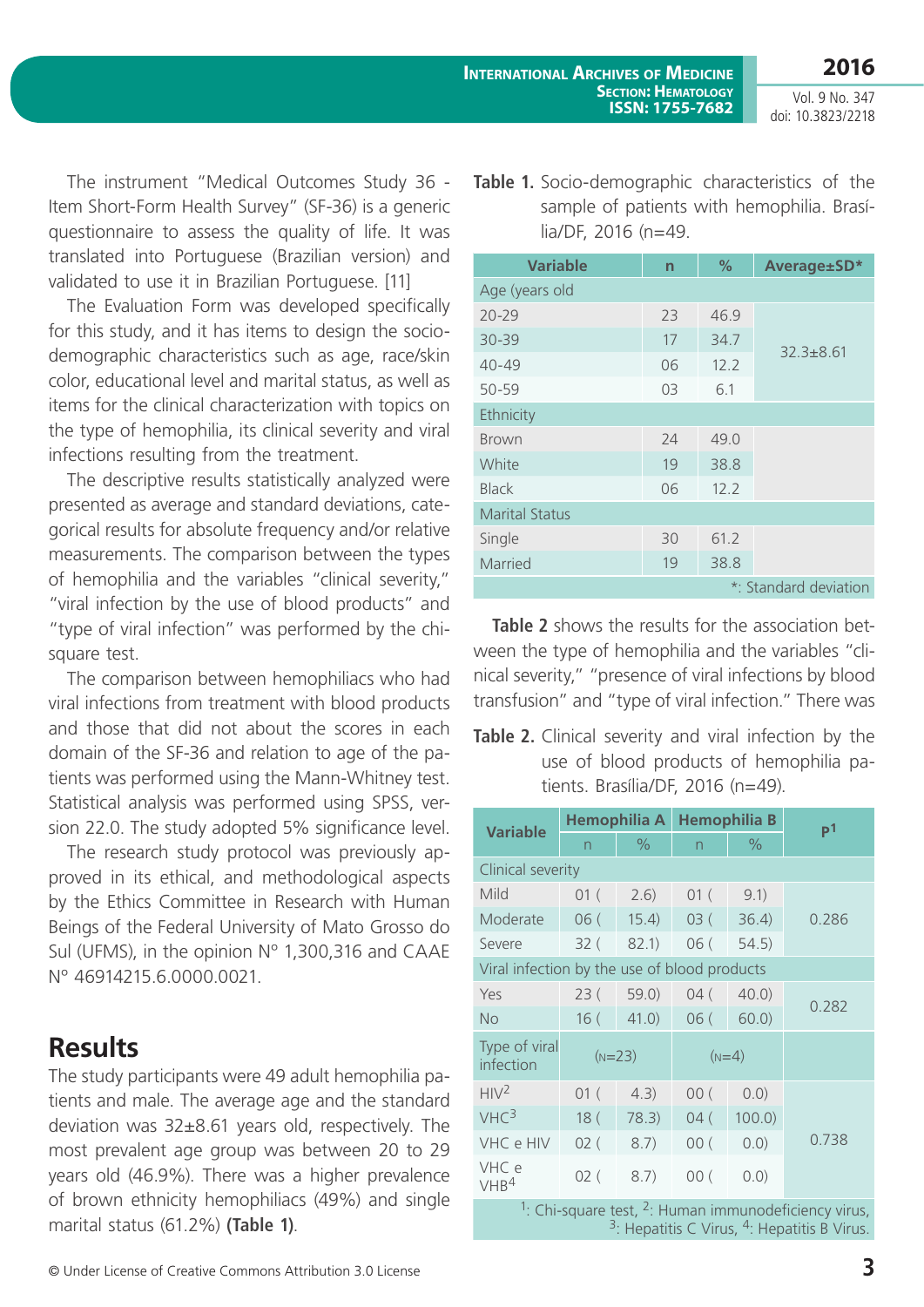**International Archives of Medicine Section: Hematology ISSN: 1755-7682**

Vol. 9 No. 347 doi: 10.3823/2218

**2016**

no statistically significant association between the type of hemophilia and other variables. Hemophilia A was classified as severe, and it was the most prevalent in this study (82.1%). Regarding the viral infections by blood transfusion, 23 cases (58.97%) occurred in patients with hemophilia A and four cases (40%) in patients with hemophilia B.

**Table 3** shows the analysis of the variables related to the quality of life of affected patients with hemophilia by viral infections related to the use of blood products contaminated according to each SF-36 domain. There were statistically significant differences in the domains of "physical capacity," "pain," "general health" and "mental health," since in these areas the scores in patients with viral infections by blood products was lower than in those without this type of infection.

A relevant fact was the age of the participants with viral infection by blood products (37.55±8.10 years old), significantly higher than the participants who did not have it (p <0.001), as shown **Discussion**<br>in **Figure 1**. **Discussion** 

Table 3. Analysis of the quality of life according to the scores of the SF-36 among patients with hemophilia who had viral infections by blood transfusion and those without infection Brasília/DF, 2016 (n=49).

| <b>Domains of SF-</b>                                                | Viral infection by the use of<br><b>blood transfusion</b> |                    |                |  |  |  |
|----------------------------------------------------------------------|-----------------------------------------------------------|--------------------|----------------|--|--|--|
| 36                                                                   | Yes                                                       | No                 | p <sup>2</sup> |  |  |  |
|                                                                      | $Average \pm SD^1$                                        | $Average \pm SD^1$ |                |  |  |  |
| Physical capacity                                                    | $52.78 \pm 24.54$                                         | $72.72 + 23.18$    | 0.009          |  |  |  |
| Physical aspects                                                     | $5740+44.29$                                              | 75.00±37.79        | 0.116          |  |  |  |
| Pain                                                                 | $52.93 \pm 21.20$                                         | 67.50+19.77        | 0.038          |  |  |  |
| General health                                                       | $54.30 \pm 23.13$                                         | 71.45±17.20        | 0.005          |  |  |  |
| Vitality                                                             | $60.74 + 26.15$                                           | $72.72 + 13.42$    | 0.302          |  |  |  |
| Social aspects                                                       | 73.61+29.28                                               | 87.50+14.94        | 0.187          |  |  |  |
| Emotional<br>aspects                                                 | 60.48+44.37                                               | $83.33 \pm 35.26$  | 0.066          |  |  |  |
| Mental health                                                        | 68.44±22.08                                               | 79.09±11.10        | 0.048          |  |  |  |
| <sup>1</sup> : Standard deviation, <sup>2</sup> : Mann-Whitney test. |                                                           |                    |                |  |  |  |



The age of the participants in this study ranged from 21-54 years old, average of 32 years old, so there was no presence of elderly in the sample. Garbin and colleagues [12] conducted research with hemophiliac adults and they found an average age of 34.36±11.9 years old (between 18 and 66 years old) and prevalence of individuals aged 21-29 years old. The lower portion of hemophiliac elderly of that study was probably due to the high mortality, especially due to HIV infection when using contaminated blood transfusions occurred in the 80s.

In this work, most subjects were reported as brown (49%), followed by whites (38.8%) and blacks (12.2%). Zago, Hawk, and Pasquini reported that the prevalence of hemophilia A and B show no racial differences. However, rare cases are present in Chinese and African [13].

In the center-west region of Brazil, there is a predominance of brown subjects (50.6%) [14]. However, research conducted by Almeida and colleagues [15] with 34 hemophiliac participants from a public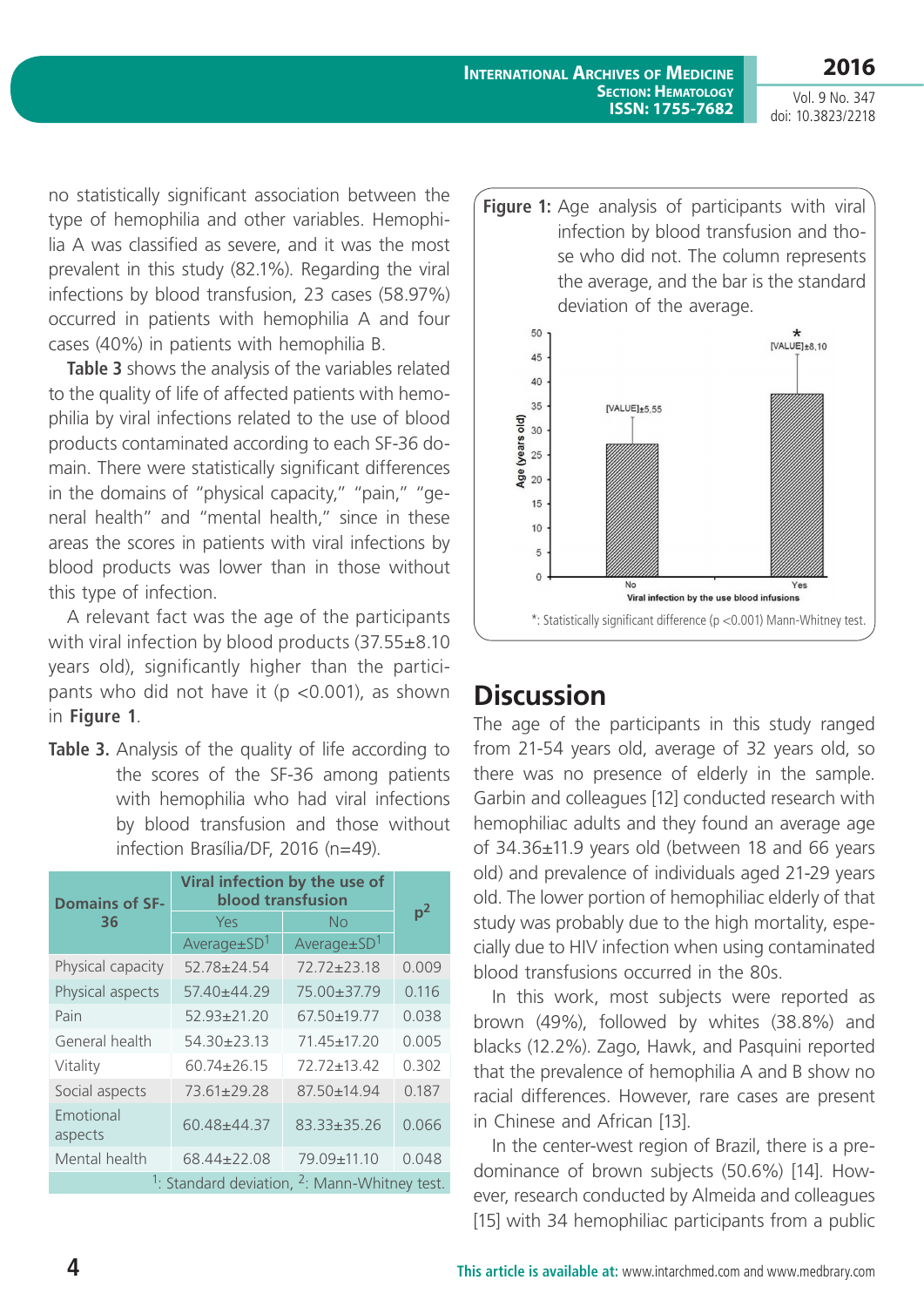Vol. 9 No. 347 doi: 10.3823/2218

reference center of Brasília/DF found a predominance of Caucasians (63.7%), followed by brown (33.3%) and black (3%).

Regarding marital status, the research showed a predominance of hemophiliac singles (61%). These findings corroborate those found by Garbin et al. [12], where 60% of hemophiliac adults lived alone (single or divorced), as well as research of Nunes et al. [16] with 78.3% of the sample and of the study Almeida et al. [15], with 69.7% of participants.

These results can be explained by the difficulty of coping with the disease and its social repercussions, the presence of concomitant viral infections due to the use of contaminated blood products, physical limitations and therefore difficult to work [12]. Caio et al. [17] mentioned that the establishment of a family is an important point of support for hemophiliac adults. However, the lack of access to a satisfactory regular employment is a major factor of social inadequacy. Also, 65% of hemophiliacs prefer not to have children if the hypothetical risk of generating a hemophiliac child increases.

The results of this study demonstrate a higher prevalence of hemophilia in the participants (82.5%) compared with hemophilia B (17.5%). Thus, a Brazilian study by Ferreira et al. [18] included 39 hemophilia participants, of which 33 were hemophiliacs A (84.6%). Other research conducted by Adams and colleagues [15] found a prevalence of hemophilia A in 91% of the sample. Hemophilia A is considered to be more prevalent than B with a prevalence of 1/20,000 and 1/10,000 individuals, while for hemophilia B is 1/30,000 to 1/50,000 individuals [13].

The results of this study in the clinical severity of hemophilia classification pointed to the prevalence of a severe disease (77.6%), followed by moderate (18.4%) and light (4.1%). Almeida et al. (2011) corroborated these findings and reported that the clinical classification of the participants was severe in 60.6%, moderate in 33.4% and mild in 6%. Severe hemophilia is present in approximately 50% of

patients, 10% are classified as moderate, and 40% with mild categorization [13].

There were 27 participants of the 49 subjects in this study having viral infections, when there was a predominance of Hepatitis C. Similar results were presented by Garbin et al. [12], where 20 (66.6%) participants reported infectious comorbidities, with a prevalence of hepatitis C infection (40%). Carmo et al. [19] reported that hemophiliacs were at high risk of hepatitis C infection before to the viral inactivation treatments. They showed that hepatitis C infection is a major problem in the Brazilian hemophiliacs, associated with age, co-infection with hepatitis B and inhibitor development of coagulation factor.

When comparing hemophiliacs who had a viral infection due to the use of blood products and those who showed no differences the quality of life (QOL) statistics in the domain scores "physical capacity", "pain", "general health" and "mental health". Ferreira et al. [18] found statistically significant differences when comparing hemophiliacs with HCV infection (p=0.017) and HIV (p=0.025) compared to those not infected and reported that QOL in hemophiliac adult patients, measured by the use of HAEM-A-QoL instrument was diminished by the presence of hemophilic arthropathy and infectious diseases transmitted by blood products.

Mauser-Bunschoten, Fransen van de Putte and Schutgens [20] agree and indicate that the hemophiliac adults and the elderly have different problems compared to the new generation. They show premature hemophilic arthropathy due to lack of treatment as well as viral infections with HCV and/ or HIV, which can lead to physical and psychological implications. The psychological aspects can be triggered mainly by job loss, early retirement, health decline and change in family dynamics, with decreasing autonomy.

Similar results of this study were presented by Posthouwer and colleagues [21], where hemophili-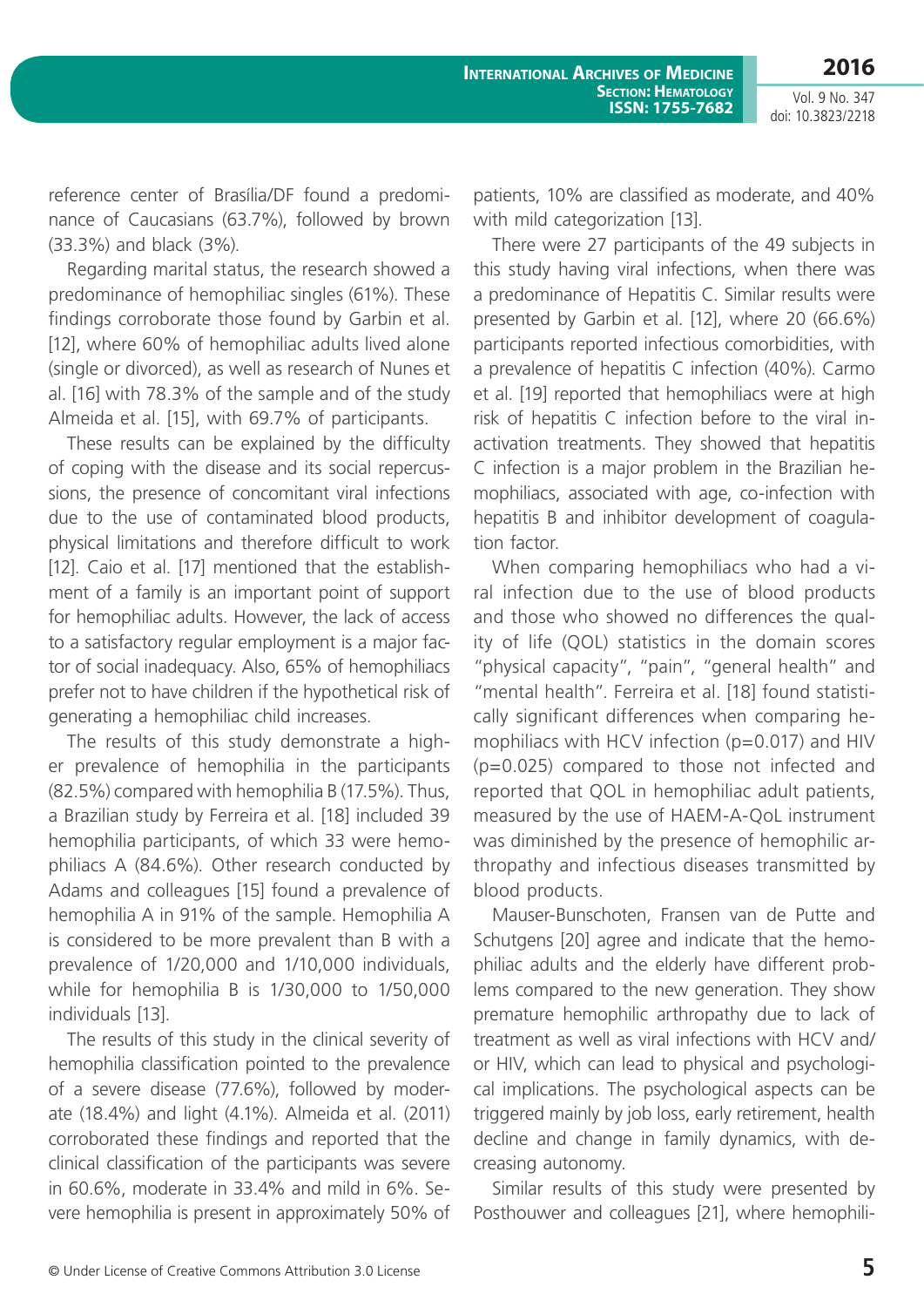**International Archives of Medicine Section: Hematology ISSN: 1755-7682**

Vol. 9 No. 347 doi: 10.3823/2218

acs infected with HCV had low QOL compared to uninfected hemophiliacs, with lower scores for "general health" and "vitality."

HIV infection in hemophiliac adults has been shown to cause significant deterioration in QOL observed by the decrease in scores on "mental health" in the SF-36 [22] instrument. However, different results were found for Miners and colleagues [23] when there was no evidence that HIV infection has affected the QOL of the evaluated hemophiliacs.

A study [15] found decreased in all scores of the SF-36 questionnaire and HAEM-A-QOL compared hemophiliacs with infections with hepatitis B and C with those without infection. The largest differences were observed in the functional capacity, general health, vitality, functional capacity, bleeding and emotional impact ( $p$  <0.05). Barr et al. [24] reported that hepatitis and HIV confer additional morbidity, especially on items such as "mobility" and "pain," generating statistical differences.

In this study, the age of the hemophiliac participants infected with virus resulting from blood transfusions treatment was significantly higher than those who did not show this type of infection, when all individuals born from 1994 were free of viral infection.

Only from November 1993 through the Decree 1376 of the Ministry of Health of Brazil criteria for selection and screening of blood donors were established, as well as laboratory and virus techniques in blood products [8]. Viral infections have declined due to the careful screening blood donors as well as individual testing for antiviral antibodies, antigens, and nucleic acids. These techniques were further supplemented by non-specific viral reduction by physical inactivation of pathogens (heat) and chemical inactivation (solvent-detergent) [25].

In the 70s and 80s, transfusions with plasma pool led to the contamination of many individuals with HIV and hepatitis C, triggering the development of free blood products for viral contamination, and they combined improvement in the screening and selection of blood donors with effective virus techniques and the use of recombinant technology for genetic engineering [26].

## **Conclusion**

The age of the participants who experienced viral infections resulting from treatment with contaminated blood products is significantly higher than the uninfected participants. This may be associated with the chronological period without selection criteria for blood donors and viral inactivation techniques.

It was found that viral infections, particularly hepatitis C, are factors that diminish the quality of life of hemophiliac adults, especially in the items "physical capacity," "pain," "general health" and "mental health."

Such infections arose from the treatment with blood products contaminated before the implementation of stringent selection criteria and screening for donors associated with the use of virus techniques. The use of recombinant technology, not derived from human or animal plasma, brought safely to patients in need of treatment for replacement of the deficient coagulation factor on a regular basis.

## **References**

- **1.** Del Giglio A, Kaliks R. Coagulopatia por deficiência de fatores de coagulação. In: Del Giglio A, Kaliks R. Princípios de hematologia clínica. Barueri, SP: Manole; 2007. p. 126-129.
- **2.** Brasil. Ministério da Saúde. Secretaria de Atenção à Saúde. Perfil das coagulopatias hereditárias no Brasil: 2014. Brasília: Editora MS; 2015.
- **3.** Oldenburg J, Dolan G, Lemm G. Haemophilia care: then, now and in the future. Haemophilia. 2009; 15 (suppl. 1): 2-7.
- **4.** Oliveira MRAA. Hematologia básica: fisiopatologia e estudo laboratorial. 3ª ed. São Paulo: Livraria Luana Editora; 2003.
- **5.** Wong T, Recht M. Current options and new developments in the treatment of haemophilia. Drugs. 2011; 71(3): 305-320.
- **6.** Manucci PM. AIDS, hepatitis and hemophilia in the 1980s: memoirs from an insider. Journal of Trombosis and Haemostasis. 2003; 1(10): 2065-2069.